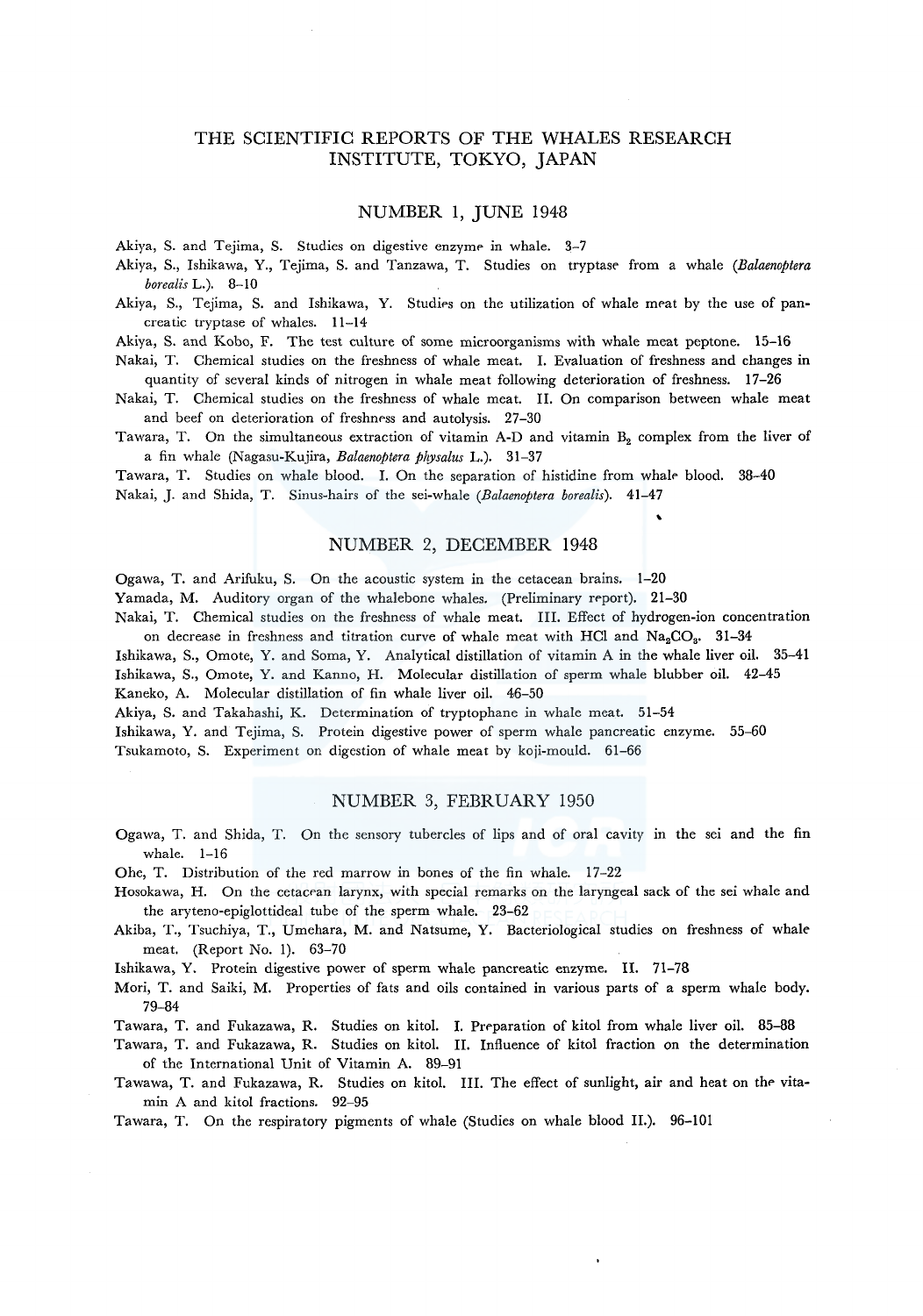#### Yoshida, M. Research on methionine in whale. 102-105

Mizue, K. Factory ship whaling around Bonin Islands in 1948. 106-118

Mizue, K. and Jimbo, H. Statistic study of foetuses of whales. 119-131

Nishiwaki, M. and Hayashi, K. Biological survey of fin and blue whales taken in the Antarctic season 1947-48 by the Japanese fleet. 132-190

## NUMBER 4, AUGUST 1950

Omura, H. On the body weight of sperm and sei whales located in the adjacent waters of Japan. 1-13 Omura, H. Diatom infection on blue and fin whales in the Antarctic whaling area V (the Ross Sea area). 14-26

Omura, H. Whales in the adjacent waters of Japan. 27-113

Nishiwaki, M. Determination of the age of Antarctic blue and fin whales by the colour changes in crystalline lens. 115-161

Nishiwaki, M. Age characteristics in baleen plates. 162-183

Nishiwaki, M. On the body weight of whales. 184-209

# NUMBER 5, JUNE 1951

Akiba, T., Umehara, M. and Natsume, Y. Bacteriological studies on freshness of whale meat. (Report No. II.). 1-4

Hosokawa, H. On the pelvic cartilages of the Balaenoptera-foetuses, with remarks on the specifical and sexual difference. 5-15

Ohe, T. Iconography on the abdominal cavity and viscera of the Balaenoptera, with special remarks upon the peritoneal coverings. 17-39

Akiya, S. and Hoshino, 0. Isolation of histidine from whale blood using 3, 4-dichlorobenzene sulfonic acid. 41-47

Tawara, T. and Fukazawa, R. Studies on kitol. IV. Purification of kitol by chromatographie. 49-51 Ishikawa, S., Omote, Y. and Okuda, H. Substances related to vitamin A in the whale liver oil. 53-59 Ishikawa, S., Omote, Y., Kijima, M. and Okuda, H. Thermal decomposition of kitol. 61-69

Mizue, K. Grey whales in the east sea area of Korea. 71-79

Mizue, K. Food of whales (In the adjacent waters of Japan). 81-90

Nishiwaki, M. and Ohe, T. Biological investigation on blue whales *(Balaenoptera musculus)* and fin whales *(Balaenoptera physalus)* caught by the Japanese Antarctic whaling fleets. 91-167

#### NUMBER 6, DECEMBER 1951

Hosokawa, H. On the extrinsic eye muscles of the whale, with special remarks upon the innervation and function of the musculus retractor bulbi. 1-33

Murata, T. Histological studies on the respiratory portions of the lungs of cetacea. 35-47

Kojima, T. On the brain of the sperm whale *(Physeter catodon* L.). 49-72

Mizue, K. and Murata, T. Biological investigation on the whales caught by the Japanese Antarctic whaling fleets season 1949-50. 73-131

Nishiwaki, M. On the periodic mark on the baleen plates as the sign of annual growth. 133-152

Nishiwaki, M. and Hibiya, T. On the sexual maturity of the sperm whales *(Physeter catodon)* found in the adjacent waters of Japan (I). 153-165

Nakai, T. Chemical studies on freshness of whale meat. IV. Some informations of *Archomobacter ubiquitum*  isolated from whale carcass. 167-176

Nakai, T. and Ono, H. The effects of electric shock and fatigue on post-mortem changes in muscle. 177-185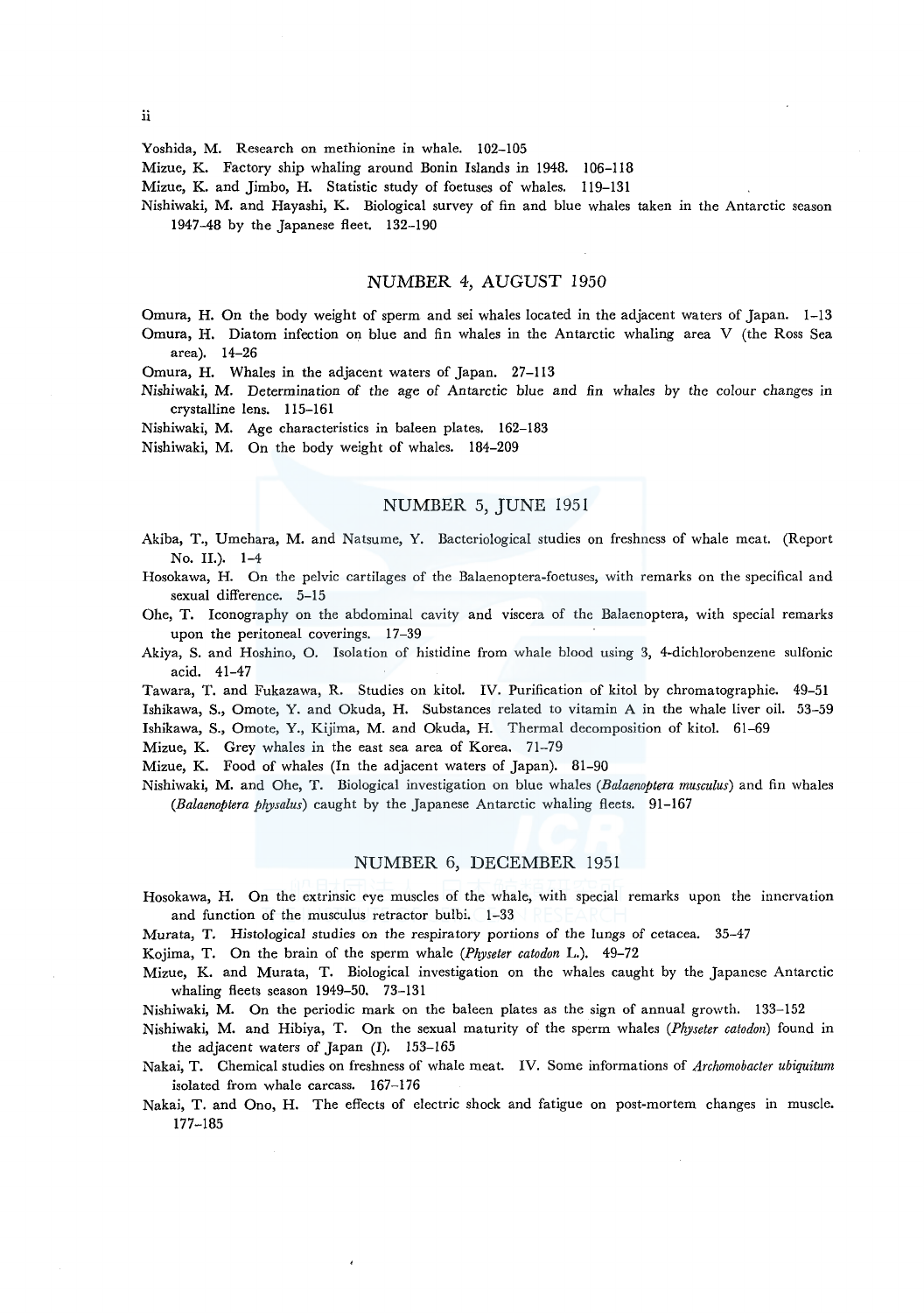- Omote, Y. Complete recovery of vitamin A from molecular distillation residue of whale-liver oil. 187- 191
- Omote, Y. Chemical structure of kitol (I). Double bonds and hydroxyl groups. 193-198
- Hirata, M. Experimental investigation on flatterned head harpoon. An attempt for restraining ricochet. 199-207

## NUMBER 7, JULY 1952

- Ogawa, T. On the cardiac nerves of some cetacea, with special reference to those of *Berardius bairdii* Stejneger. 1-22
- Akiya, S., Hoshino, 0. and Motohashi, N. On an attempt to preserve whale meat freshness with 5 nitro-furfuriden aminoguanidine from decay. 23-30

Akiya, S. and Sawamura, R. Colorimetric determination of 5-nitro-2-furfuridene aminoguanidine. 31-36

- Tomiyama, S. and Takao, M. Studies on utilization of higher fatty alcohol from sperm whale oil. 37- 46
- Omote, Y. A rapid method for the separate determination of vitamin A and kitol in the whale-liver oil. 47-50

Arai, Y. and Sakai, S. Whale meat in nutrition. 51-67

- Yamaguchi, K. and Fujino, K. On the serological constitution of striped dolphin *(Prodelphinus caeruleoalbus* (Meyen)) (I). 67-77
- Nishimoto, S., Tozawa, M. and Kawakami, T. Food of sei whales *(Balaenoptera borealis)* caught in the Bonin Island waters. 79-85
- Nishiwaki, M. On the age-determination of Mystacoceti, chiefly blue and fin whales. 87-119
- Nishiwaki, M. and Hibiya, T. On the sexual maturity of the sperm whales *(Physeter catodon)* found in the adjacent waters of Japan (II). 121-124
- Ohno, M. and Fujino, K. Biological investigation on the whales caught by the Japanese Antarctic whaling fleets, season 1950/51. 125-188

## NUMBER 8, JUNE 1953

Yamada, M. Contribution to the anatomy of the organ of hearing of whales. 1-79

Omura, H. Biological study on humpback whales in the Antarctic whaling areas IV and V. 81-102 Fujino, K. On the serological constitutions of the sei-, fin-, blue- and humpback-whales (I). 103-125 Ogawa, T. On the presence and disappearance of the hind limb in the cetacean embryos. 127-132

- Nishiwaki, M. and Yagi, T. On the age and the growth of teeth in a dolphin *(Prodelphinus caeruleoalbus).* (I). 133-146
- Kakuwa, Z., Kawakami, T. and Iguchi, K. Biological investigation on the whales caught by the Japanese Antarctic whaling fleets in the 1951-52 season. 147-213

Nishiwaki, M, Hermaphroditism in a dolphin *(Prodelphinus caeruleo-albus).* 215-218

# NUMBER 9, JUNE 1954

- Akiya, S., Hoshino, O. and Motohashi, N. Attempt to preserve freshness of whale meat with germicides. II. 1-10
- Ogawa, T. On the musculature of the sinus venosus and its continuation with the so-called conducting system of the whale's heart. 11-35
- Yamada, M. Some remarks on the pygmy sperm whale, *Kogia.* 37-58

Yamada, M. An account of a rare porpoise, *Feresa* Gray from Japan. 59-88

Omura, H. and Fujino, K. Sei whales in the adjacent waters of Japan. II. Further studies on the external characters. 89-103

Fujino, K. On the serological constitution of the sperm- and haired beaked-whales (I) Blood groups of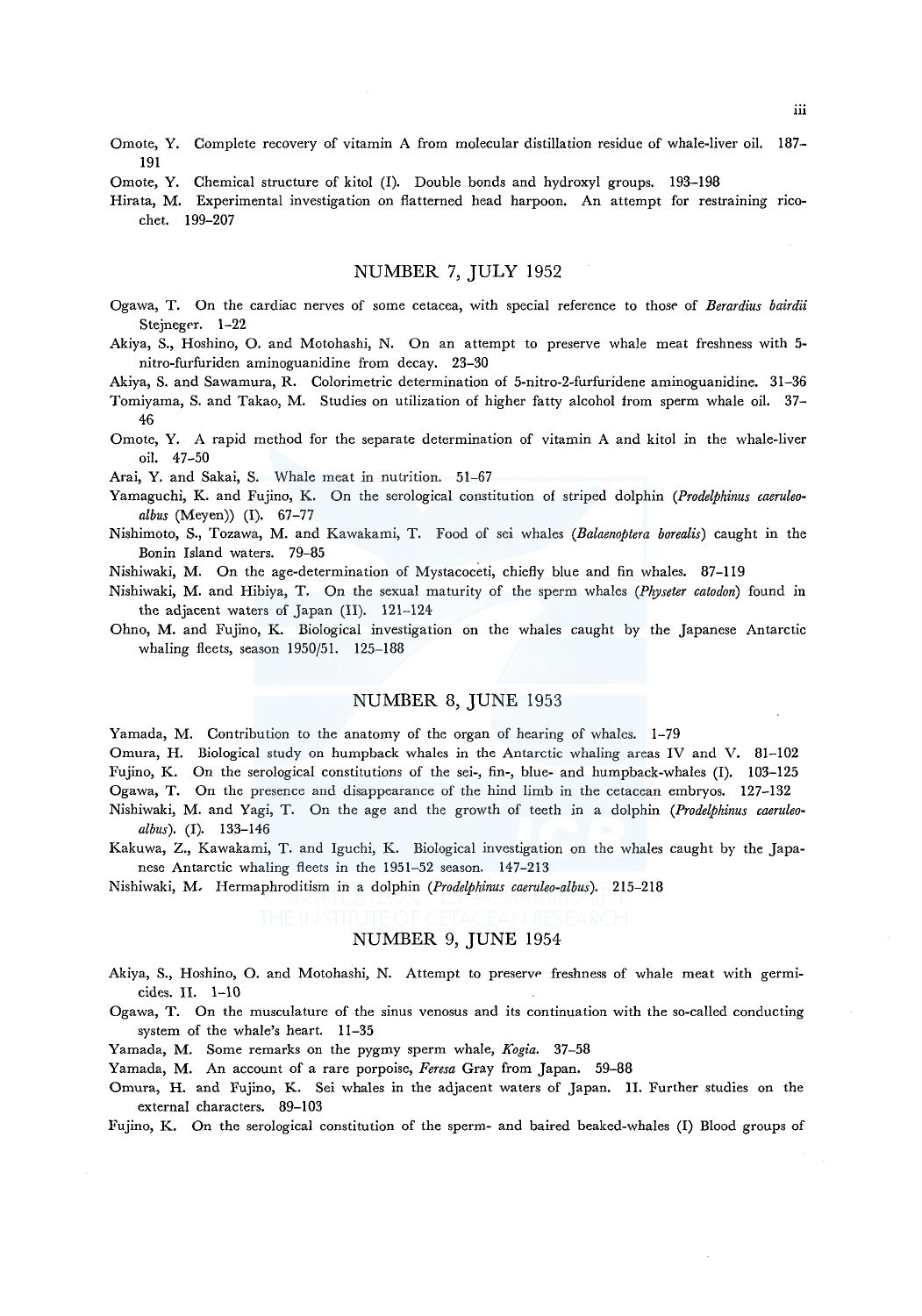the sperm- and haired beaked-whales. 105-120

Fujino, K. On the body proportions of the fin whales *(Balaenoptera physalus* (L)) caught in the northern Pacific Ocean (I) (Preliminary report). 121-163

- Nishiwaki, M., Hibiya, T. and Kimura, S. On the sexual maturity of the sei whale of the Bonin waters. 165-177
- Uda, M. Studies of the relation between the whaling grounds and the hydrographical conditions (I). 179-187

#### NUMBER 10, JUNE 1955

Hosokawa, H. Cross-sections of a 12-mm. dolphin embryo. 1-68

Nemoto, T. White scars on whales (I) Lamprey marks. 67-77

- Omura, H. and Nemoto, T. Sei whales in the adjacent waters of Japan. III. Relation between movement and water temperature of the sea. 79-87
- Omura, H., Fujino, K. and Kimura, S. Beaked whale *Berardius bairdi* of Japan, with notes of *Ziphius cavirostris.* 89-132

Fujino, K. On the body weight of the sei whales located in the adjacent waters of Japan (II). 133- 141

Nishiwaki, M. On the sexual maturity of the Antarctic male sperm whale *(Physeter catodon* L.). 143- 149

Ohta, K. *et al.* Composition of fin whale milk. 151-167

## NUMBER 11, JUNE 1956

Omura, H. and Sakiura, H. Studies on the little piked whale from the coast of Japan. 1-37

- Nishiwaki, M., Hibiya, T. and Kimura, S. On the sexual maturity of the sperm whale *(Physeter catodon)*  found in the North Pacific. 39-46
- Fujino, K. On the body proportions of the sperm whales *(Physeter catodon).* 47-83
- Fujino, K. On the serological constitution of the fin whales II. Further studies on blood groups. 85- 98
- Nemoto, T. On the diatoms of the skin film of whales in the northern Pacific. 99-132
- Hoshina, T. and Sugiura, Y. On a skin disease and a nematode parasite of a dolphin, *Tursiops truncatus*  (Montagu, 1821). 133-138
- Iwai, E. Descriptions on unidentified species of dibranchiate cephalopods. I. An oegopsiden squid belonging to the genus *Architeuthis.* 139-151
- Iwai, E. Descriptions on unidentified species of dibranchiate cephalopods. II. A cranchiidae squid of the genus *Taonius.* 153-161
- Uda, M. and Nasu, K. Studies of the whaling grounds in the northern sea-region of the Pacific Ocean in relation to the meteorological and oceanographic conditions. (Part I). 163-179

Kimura, S. and Nemoto, T. Note on a minke whale kept alive in aquarium. 181-189

Ishikawa, Y. A characteristic property of whale oils concerning the absorption of gases. I. On the absorption of carbon dioxide by whale oils. 191-213

## NUMBER 12, JUNE 1957"

Omura, H. Osteological study of the little piked whale from the coast of Japan. 1-21

Nishiwaki, M. Age characteristics of ear plugs of whales. 23-32

Nemoto, T. Foods of baleen whales in the northern Pacific. 33-89

Nasu, K. Oceanographic conditions of the whaling grounds in the waters adjacent to Aleutian Islands and the Bering Sea in summer of 1955. 91-101

Kimura, S. The twinning in southern fin whales. 103-125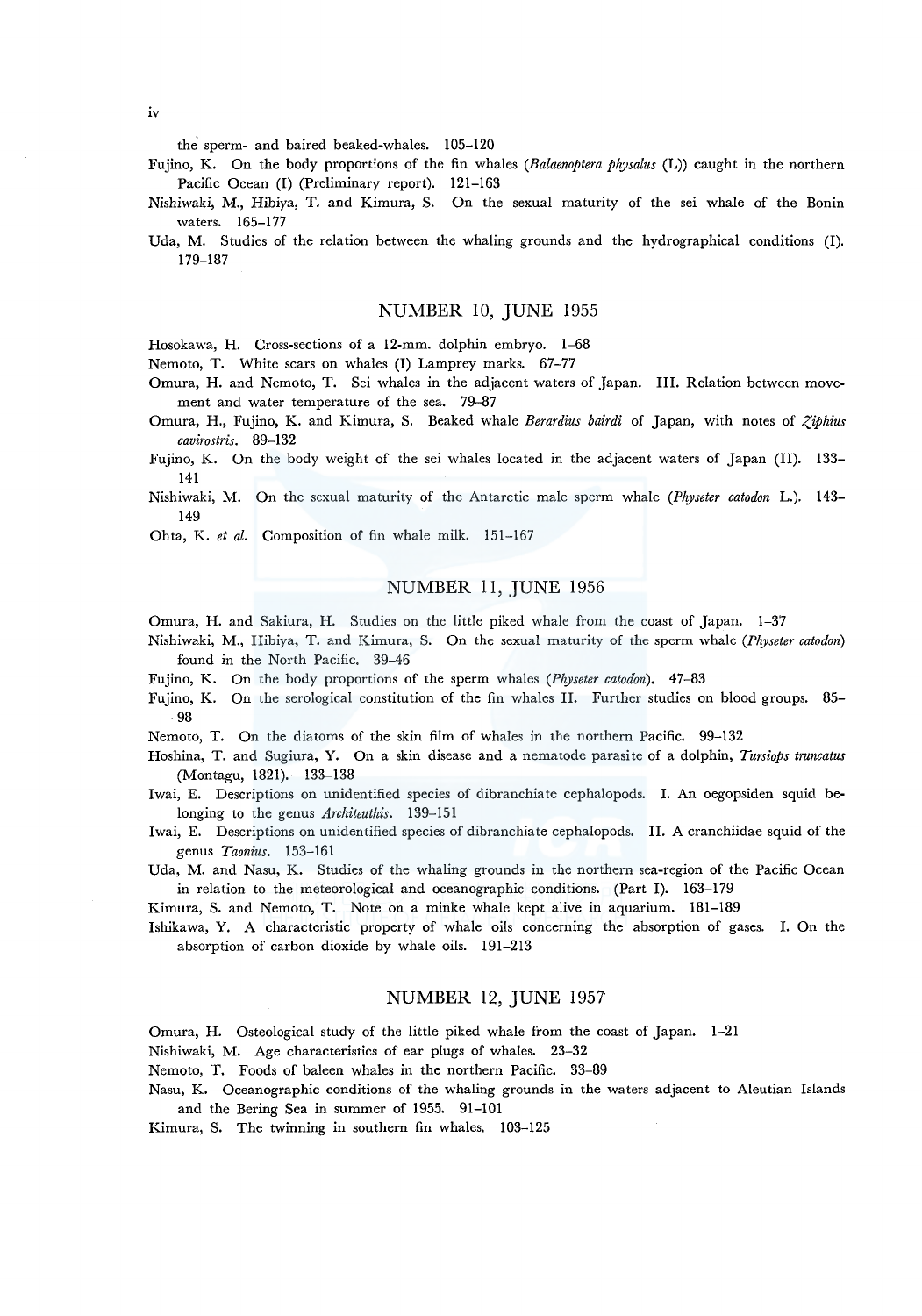Ichihara, T. An application of linear discriminant function to external measurements of fin whale. 127-189

Nishiwaki, M. Very small embryo of cetacea. 191-192

Nishiwaki, M. One-eyed monster of fin whale. 193-195

Ogawa, T. and Kamiya, T. A case of the cachalot with protruded rudimentary hind limbs. 197-208

- Uda, M. and Dairokuno, A. Studies of the relation between the whaling grounds and the hydrographic conditions. II. A study of the relation between the whaling grounds off Kinkazan and the boundary of water masses. 209-224
- Abe, T. Notes on fishes from the stomachs of whales taken in the Antarctic. I. *Xenocyttus nematoi,* a new genus and new species of zeomorph fish of the subfamily *Oreosonimae* Goode and Bean, 1895. 225-233
- Tsuyuki, H. On the oils contained in various blubbers of northern elephant seal, *Afirounga angustirostris.*  235-240

## NUMBER 13, SEPTEMBER 1958

Omura, H. North Pacific right whale. 1-52

Nishiwaki, M. and Kamiya, T. A beaked whale *Mesapladon* stranded at Oiso Beach, Japan. 53-83

- Nishiwaki, M. and Randa, C. Killer whales caught in the coastal waters off Japan for recent 10 years. 85-96
- Ohsumi, S. (Kimura), Nishiwaki, M. and Hibiya, T. Growth of fine whale in the northern Pacific. 97-133
- Nishiwaki, M., Hibiya, T. and Ohsumi, S. (Kimura). Age study of sperm whale based on reading of tooth laminations. 135-153
- Nishiwaki, M., Ichihara, T. and Ohsumi, S. (Kimura). Age studies of fin whale based on ear plug. 155-169
- Fujino, K. On the serological constitution of fin whale. III. Human B blood group substances in erythrocytes and some notes on anti-fin Ju specific antibodies. 171-184

Nemoto, T. *Cocconeis* diatoms infected on whales in the Antarctic. 185-191

Nemoto, T. and Nasu, K. *Thysanoessa macrura* as a food of baleen whales in the Antarctic. 193-199 Ichihara, T. Gray whale observed in the Bering Sea. 201-205

Ohsumi, S. (Kimura). A descendant of Moby Dick or a white sperm whale. 207-209

Nasu, K. Deformed lower jaw of sperm whale. 211-212.

Omura, H. Note on embryo of Baird's beaked whale. 231-214

Uda, M. and Suzuki, N. Studies of the relation between the whaling grounds and the hydrographic conditions. III. The averaged conditions of the whaling grounds and their trends of variation during 1946-55. 215-229

Seki, Y. Observations on the spinal cord of the right whale. 231-251

- Kamiya, T. How to count the renculi of the cetacean kidneys, with special regard to the kidney of the right whale. 253-267
- Hosokawa, H. and Sekino, T. Comparison of the size of cells and some histological formations between whales and man. 269-301

Ogawa, T., Tsunoda, T. and Osawa, M. Amino acid composition of whale meat. 303-307

Ishikawa, Y. A characteristic property of whale oils concerning the absorption of gases. II. On the absorption of nitrogen by whale oils. 309-321

Tsuyuki, H. Component fatty acids of northern elephant seal oil. 323-332

## NUMBER 14, SEPTEMBER 1959

Omura, H. Bryde's whale from the coast of Japan. 1-33

Nishiwaki, M. and Kamiya, T. *Mesaplodon ste}negeri* from the coast of Japan. 35-48 Nishiwaki, M. Humpback whales in Ryukyuan waters. 49-87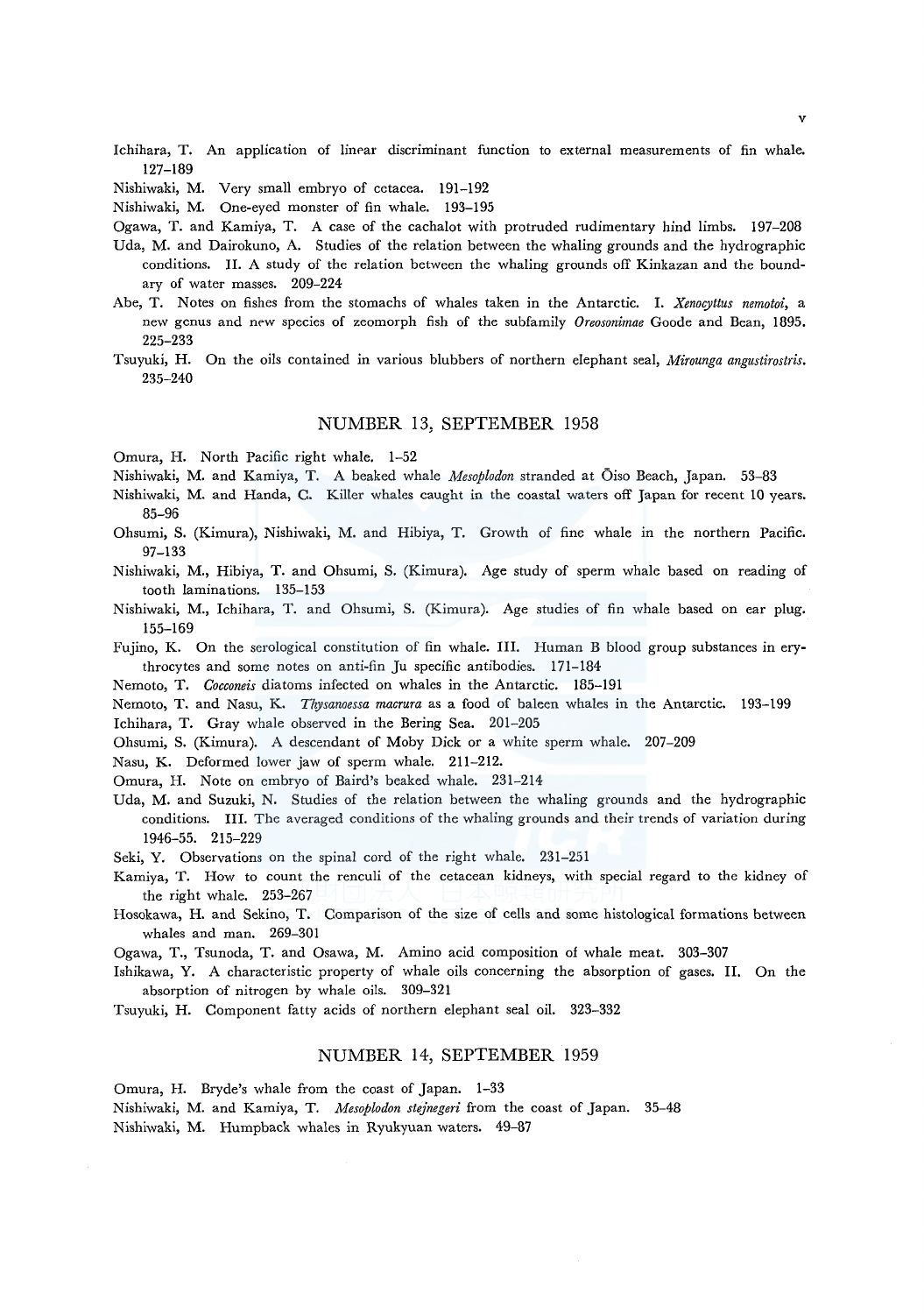#### Vl

- Cushing, John E., Fujino, K. and Takahashi, K. Glycerol-freezing technique as an aid in blood typing of whales. 89-100
- Fujino, K. and Cushing, John E. Blood typing of dried whale erythrocytes with 1311 labelled antibody. 101-106

Ichihara, T. Formation mechanism of ear plug in baleen whales in relation to glove-finger. 107-135 Nasu, K. Surface water condition in the Antarctic whaling Pacific area in 1956-57. 137-143

Ohsumi, S. (Kimura). A deformed fin whale foetus. 145-147

Nemoto, T. Food of baleen whales with reference to whale mevements. 149-290

Yamada, M. and Yoshizaki, F. Osseous labyrinth of cetacea. 291-304

Nakai, T. Distribution of amino acid in proteins from various parts of whale body. 305-326

## NUMBER 15, NOVEMBER 1960

Nishiwaki, M. Ryukyuan humpback whaling in 1960. 1-16

Ohsumi, S. Relative growth of the fin whale, *Balaenoptera physalus* (Linn.). 17-84

Fujino, K. Immunogenetic and marking approaches to identifying subpopulations of the North Pacific whales. 85-142

Nasu, K. Oceanographic investigation in the Chukchi Sea during the summer of 1958. 143-158

Tokita, K. and ECG Research Group. Electrocardiographical studies on bottlenosed dolphin *(Tursiops truncatus).* 159-165

## NUMBER 16, MARCH 1962

Omura, H. Bryde's whale occurs on the coast of Brazil. 1-5

Omura, H. Further information on Bryde's whale from the coast of Japan. 7-18

Nishiwaki, M. Ryukyuan whaling in 1961. 19-28

Nemoto, T. A secondary sexual character of fin whales. 29-34

Omura, H., Nishiwaki, M., Ichihara, T. and Kasuya, T. Osteological note of a sperm whale. 35-45 Ichihara, T. Prenatal dead foetus of baleen whales. 47-60

Nishiwaki, M. *Mesoplodon bowdoini* stranded at Akita Beach, Sea of Japan. 61-77

Nishiwaki, M. Observation on two mandibles of *Mesoplodon.* 79-82

Sinclair, John. An early dolphin embryo *(Stenella caeruleoalbus)* in serial sections. 83-87

Nemoto, T. Food of baleen whales collected in recent Japanese Antarctic whaling expeditions. 89-103 Uda, M. Subarctic oceanography in relation to whaling and salmon fisheries. 105-119

## NUMBER 17, FEBRUARY 1963

- Nishiwaki, M., Ohsumi, S. and Maeda, T. Change of form in the sperm whale accompanied with growth. 1-14
- Ohsumi, S., Kasuya, T. and Nishiwaki, M. The accumulation rate of dentinal growth layers in the maxillary tooth of the sperm whale. 15-35

Ichihara, T. Photometric method for counting laminae in ear plug of baleen whale. 37-48

Yoshikawa, T. and Suzuki, T. The lamination of the masseter of the humpback whale. 49-52

- Fujino, K. Intra-uterine selection due to maternal-foetal in compatibility of blood type *in* the whales. 53-65
- Cushing, John E., Fujino, K. and Calaprice, N. The Ju blood typing system of the sperm whale and specific soluble substances. 67-77

Nemoto, T. New records of sperm whales with protruded rudimentary hind limbs. 79-81

- Nemoto, T. and Nasu, K. Stones and other aliens in the stomachs of sperm whales in the Bering Sea. 83-91
- Nishiwaki, M. Taxonomical consideration on genera of *Delphinidae.* 93-103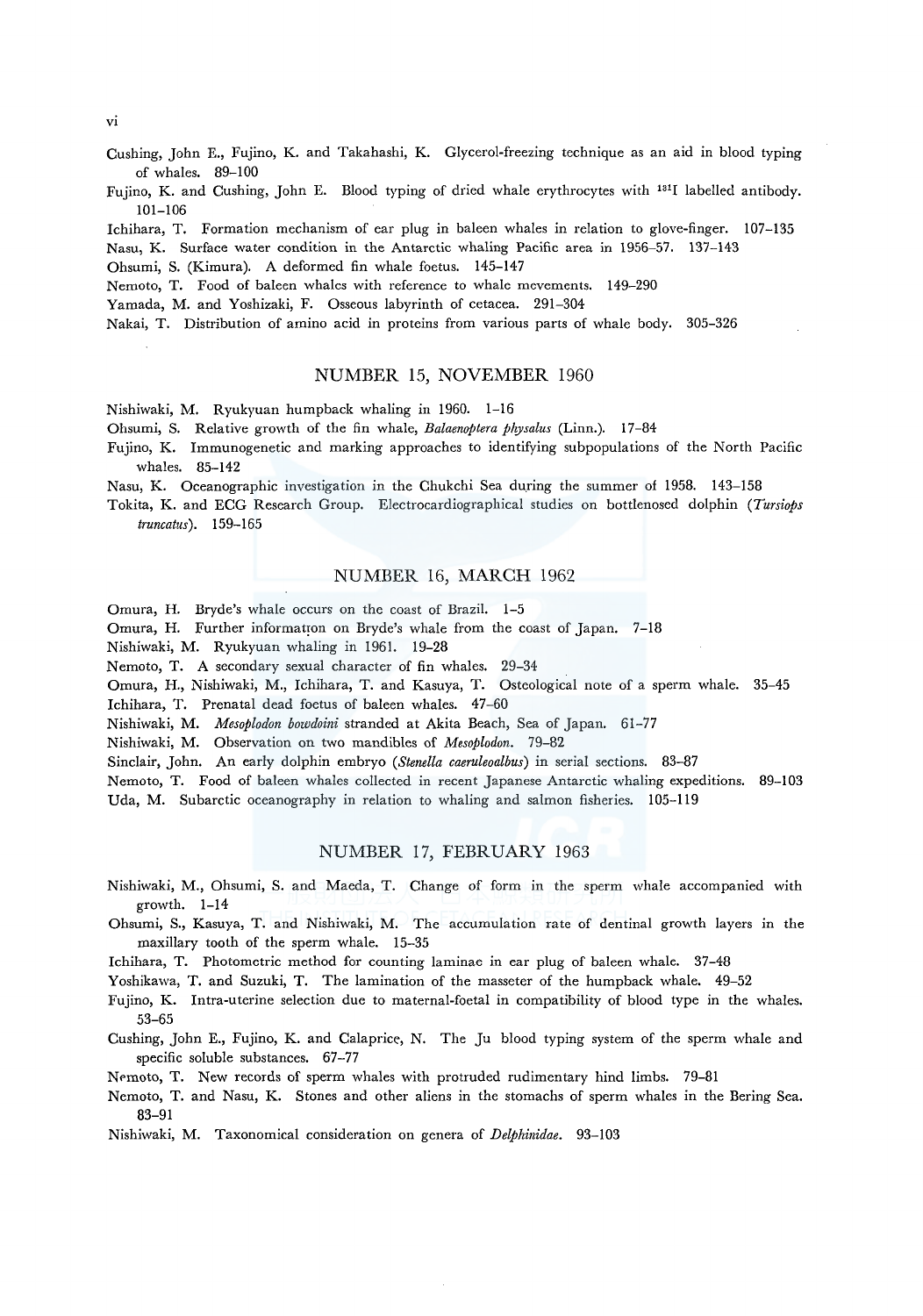Nasu, K. Oceanography and whaling ground in the subarctic region of the Pacific Ocean. 105-155

- Nemoto, T. Some aspects of the distribution of *Calanus cristatus* and *C. plumchrus* in the Bering and its neighbouring waters, with reference to the feeding of baleen whales. 157-170
- Tsuyuki, H. and Naruse, U. Studies on the oil of black right whale in the northern Pacific Ocean. 171-190
- Yagi, T., Nishiwaki, M. and Nakajima, M. A preliminary study on the method of time marking with leadsalt and tetracycline on the teeth of northern fur seal. 191-195

## NUMBER 18, MARCH 1964

Fujino, K. Fin whale subpopulations in the Antarctic whaling areas II, III and IV. 1-27

- Ichihara, T. Prenatal development of ear plug in baleen whales. 29-48
- Ohsumi, S. Examination on age determination of the whale. 49-88
- Nemoto, T. School of baleen whales in the feeding areas. 89-110
- Okutani, T. and Nemoto, T. Squids as the food of sperm whales in the Bering Sea and Alaskan Gulf. 111-122
- Ohsumi, S. Comparison of maturity and accumulation rate of corpora albicantia between the left and right ovaries in cetacea. 123-148

Omura, H. A systematic study of the hyoid bones in the baleen whales. 149-170

- Nishiwaki, M. Revision of the article "Taxonomical consideration on genera of *Delphinidae"* in No. 17. 171-172
- Tsuyuki, H. and Naruse, U. Studies on the lipids in brain of black right whale in the northern Pacific Ocean. 173-180

## NUMBER 19, APRIL 1965

Ohsumi, S. Reproduction of the sperm whale in the north-west Pacific. 1-5

Kasuya, T. and Ichihara, T. Some informations on minke whales from the Antarctic. 37-43

- Nemoto, T. and Kayuya, T. Foods of baleen whales in the Gulf of Alaska of the North Pacific. 45-51
- Nishiwaki, M., Nakajima, M., and Kamiya, T. A rare species of dolphin *(Stenella attenuata)* from Arari, Japan. 53-64
- Nishiwaki, M., Kasuya, T., Tobayama, T., Kamiya, T., and Nakajima, M. *Feresa attenuata* captured at the Pacific Coast of Japan in 1963. 65-90
- Nakajima, M. and Nishiwaki, M. The first occurence of a porpoise *(Electra electra)* in Japan. 91-104

Hosokawa, H. and Kamiya, T. Sections of the dolphin's head *(Stenella caeruleoalba).* 105-133

Ohsumi, S. A dolphin *(Stene/la caeruleoalba)* with protruded rudimentary hind limbs. 135-136

#### NUMBER 20, SEPTEMBER 1966

- Ohsumi, S. Sexual segregation of the sperm whale in the North Pacific. 1-16
- Ichihara, T. Criterion for determining age of fin whale with reference to ear plug and baleen plate. 17~82

Kasuya, T. Caryotype of a sei whale. 83-88

- Kasuya, T. and Ohsumi, S. A secondary sexual character of the sperm whale. 89-94
- Nishiwaki, M. and Norris, K. S. A new genus, *Peponocephala,* for the odontoceti cetacean species *Electra electra.* 95-100
- Nishiwaki, M., Nakajima, M. and Tobayama, T. Preliminary experiments for dolphin marking. 101- 107
- Nemoto, T. *Thysanoessa* euphausiids, comparative morphology, allomorphosis and ecology. 109-155
- Nasu, K. Fishery oceanographic study on the baleen whaling grounds. 157-210
- Ichihara, T. and Nishiwaki, M. External measurements and weight of a southern elephant seal. 211- 212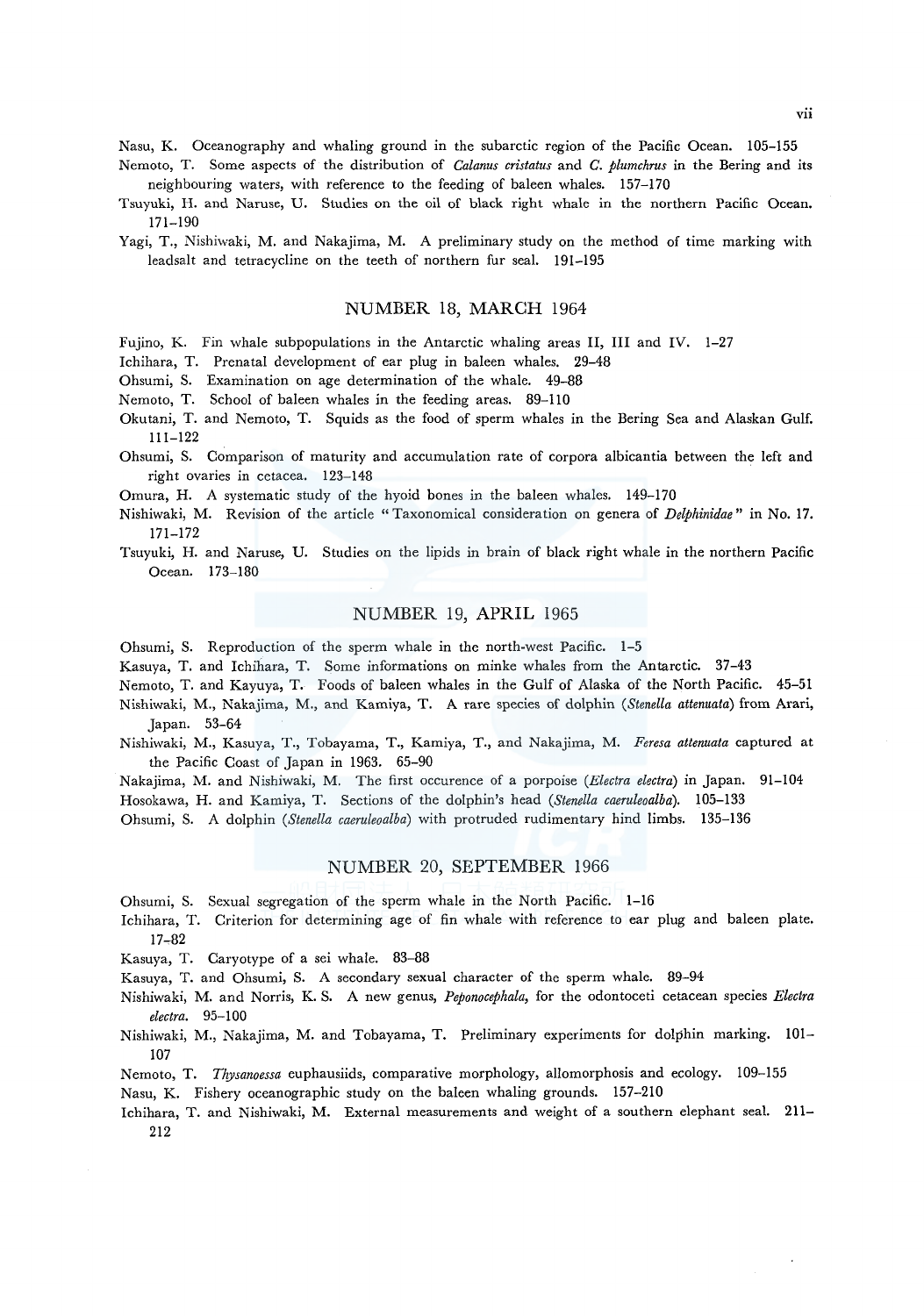Tsuyuki, H. and Itoh, S. Studies on the oils contained in blubber of a southern elephant seal. 213- 221

## NUMBER 21, JUNE 1969

- Omura, H., Ohsumi, S., Nemoto, T., Nasu, K. and Kasuya, T. Black right whales in the North Pacific. 1-78
- Nishiwaki, M. and Hasegawa, Y. The discovery of the right whale skull in the Kisagata shell bed. 79-84

Ohsumi, S. Occurrence and rupture of varginal band in the fin, sei, and blue whales. 85-94

Hosokawa, H., Igarashi, S., Kamiya, T. and Hirosawa, K. Morphological characteristics and myelinization of acoustic system in the dolphins *(Stenella caeruleoalba).* 95-123

Mo!, T. and van Bree, P.J.H. A short contribution to the history of whaling in Japan during the 17th century. 125-129

Tsuyuki, H. and Itoh, S. Fatty acid composition of finless porpoise oil. 131-135

Tsuyuki, H. and Itoh, S. Fatty acid composition of many toothed pilot whale oil. 137-141

## NUMBER 22, JUNE 1970

- Omura, H., Ichihara, T. and Kasuya, T. Osteology of pygmy blue whale with additional information on external and other characteristics. 1-27
- Nishiwaki, M. and Kasuya, T. Recent record of gray whale in the adjacent waters of Japan and a consideration on its migration. 29-37
- Kasuya, T. and Rice, D. W. Note on baleen plates and on arrangement of parasitic barnacles of gray whale. 39-43
- Nishiwaki, M. and Kasuya. T. A Greenland right whale caught at Osaka Bay. 45-62
- Nasu, K. and Masaki, Y. Some biological parameters for stock assessment of the Antarctic sei whale. 63-74
- Ohsumi, S., Masaki, Y. and Kawamura, A. Stock of the Antarctic minke whale. 75-125
- Kawamura, A. Food of sei whale taken by Japanese whaling expeditions in the Antarctic season 1967/ 68. 127-152
- Nemoto, T. and Yoo, K. I. An amphipod, *Parathemisto gaudichandii* as a food of the Antarctic sei whale. 153-158
- Tobayama, T., Uchida, S. and Nishiwaki, M. Twin foetuses from a blue white dolphin. 159-162

Machida, S. A sword-fish sword found from a North Pacific sei whale. 163-164

Tsuyuki, H. and ltoh, S. Fatty acid components of black right whale oil by gas chromatography. 165- 170

## NUMBER 23, SEPEMBER 1971

Ohsumi, S. Some investigations on the school structure of sperm whale. 1-25

Kawamura, A. Influence of chasing time to stomach contents of baleen and sperm whales. 27-36

- Kasuya, T. Consideration of distribution and migration of toothed whales off the Pacific coast of Japan based upon aerial sighting record. 37-60
- Omura, H. A comparison of the size of vertebrae among some species of the baleen whales with special reference to whale movements. 61-69
- Omura, H., Nishiwaki, M. and Kasuya, T. Further studies on two skeletons of the black right whale in the North Pacific. 71-81

Nishiwaki, M. and Kasuya, T. Osteological note of an Antarctic sei whale. 83-89

Hosokawa, H. and Kamiya, T. Some observations on the cetacean stomachs, with special considerations on the feeding habits of whales. 91-101

viii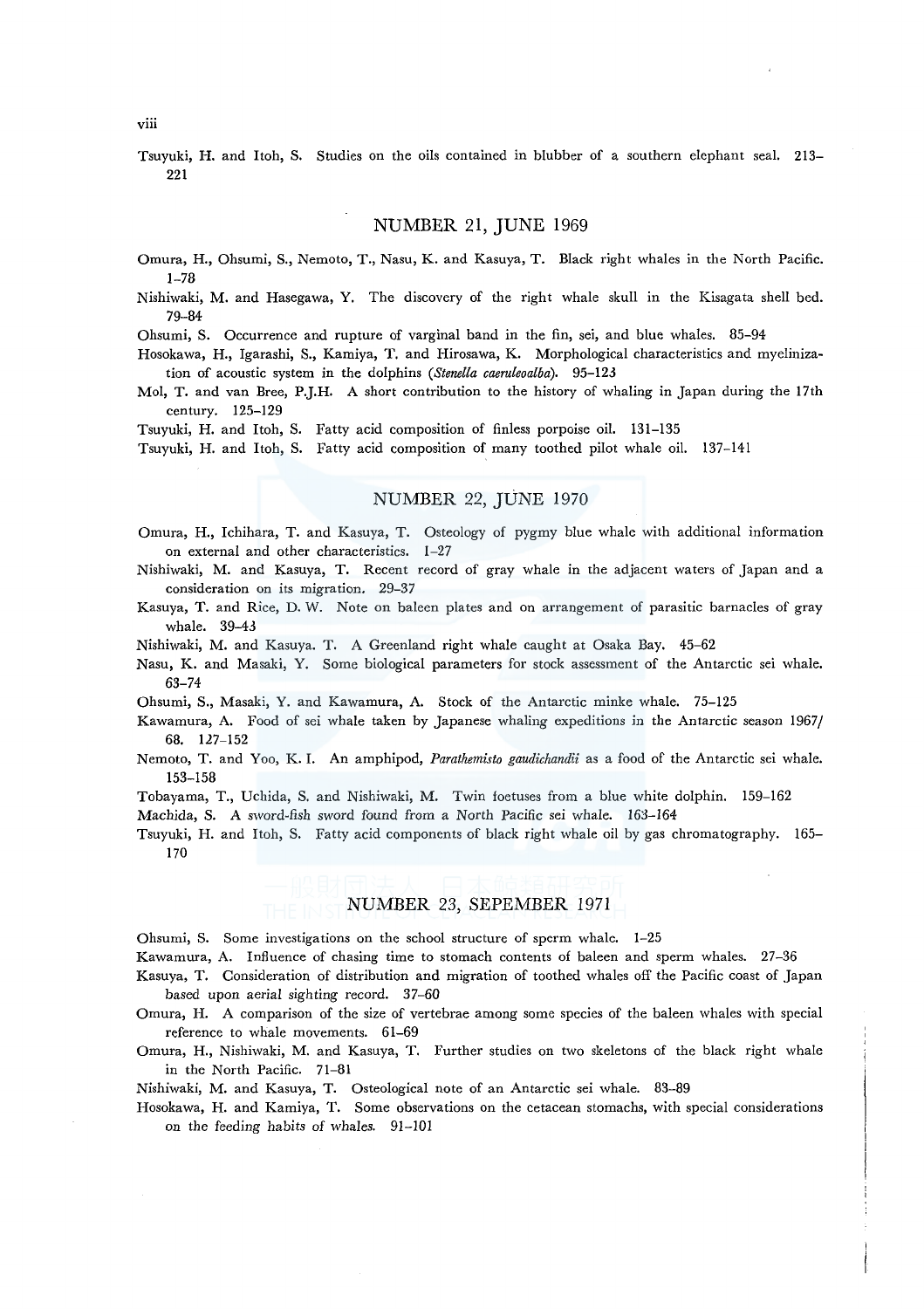Lugassy, A. A., Korostoff, E. and Rabinowits, J. L. Influence of incremental lines upon the compressive strength of sperm whale dentin. 103-110

- Nishiwaki, M. and Oguro, N. Baird's beaked whales caught on the coast of Japan in recent 10 years. 111-122
- Mizue, K., Nishiwaki, M. and Takemura, A. The underwater sound of Ganges river dolphins *(Platanista gangetica).* 123-128

Kasuya, T. and Nishiwaki, M. First record of *Mesoplodon densirostris* from Formosa. 129-137

Kawamura, A. and Kashita, K. A rare double monster of dolphin, *Stenella caeruleoalba.* 139-140

Tsuyuki, H. and Itoh, S. Fatty acid components of Ganges river dolphin oil. 141-147

## NUMBER 24, NOVEMBER 1972

Omura, H. An osteological study of the Cuvier's beaked whale, *Ziphius cavirostris*, in the northwest Pacific. 1-34

Nishiwaki, M. and Oguro, N. Catch of the Cuvier's beaked whales off Japan in recent years. 35-41

- Nishiwaki, M., Kasuya, T., Kureha, K. and Oguro, N. Further comments of *Mesoplodon ginkgodens.*  43-56
- Kasuya, T. Growth and reproduction of *Stenella caeruleoalba* based on the age determination by means of dentinal growth layers. 57-79
- Kasuya, and Oguro, N. A new tagging method of dolphins. 81-85
- Kasuya, T. Some informations on the growth of the Ganges dolphin with a comment on the Indus dolphin. 87-108
- Kasuya, T. and Aninul Haque, A.K.M. Some informations on the distribution and seasonal movement of the Ganges dolphin. 109-115

Tsuyuki, H. and Itoh, S. Fatty acid component of various blubber oil of Ganges River dolphin. 117-125

- Naito, Y. and Nishiwaki, M. The growth of two species of the harbour seal in the adjacent waters of Hokkaido. 127-144.
- Ichihara, T. and Yoshida, K. Diving depth of northern fur seals in the feeding time. 145-148

#### NUMBER 25, SEPTEMBER 1973

- Kasuya, T. Systematic consideration of recent toothed whales based on the morphology of tympanoperiotic bone. 1-103
- Omura, H. A review of pelagic whaling operations in the Antarctic based on the effort and catch data in 10° squares of latitude and longitude. 105-203
- Nasu, K. Results of whale sighting by Chiyoda Maru No. 5 in the Pacific sector of the Antarctic and Tasman Sea in the 1966/67 season. 205-217
- Kawamura, A. Food and feeding of sei whale caught in the waters south of 40°N in the North Pacific. 219-236.
- Ohsumi, S. Find of marlin spear from the Antarctic minke whales. 237-239
- Seki, Y. An anatomical study on the lower extension of the dorsal vagal nucleus to the upper cervical cord in the sperm whale. 241-249
- Tobayama, T., Nishiwaki, M. and Yang, H. C. Records of the Fraser's Sarawak dolphin *(Lagenodelphis hosei)* in the western North Pacific. 251-263
- Miyazaki, N., Kusaka, T. and Nishiwaki, M. Food of *Stenella caernleoalba.* 265-275

Nishiwaki, M. Possible vestigial teats of killer whale. 277-278

Williamson, G. R. Counting and measuring baleen and ventral grooves of whales. 279-292

- Tsuyuki, H. and Itoh, S. Fatty acid component of blubber oil of Amazon River dolphin. 293-299
- Naito, Y. Comparison in colour pattern of two species of harbour seal in adjacent waters of Hokkaido. 301-310